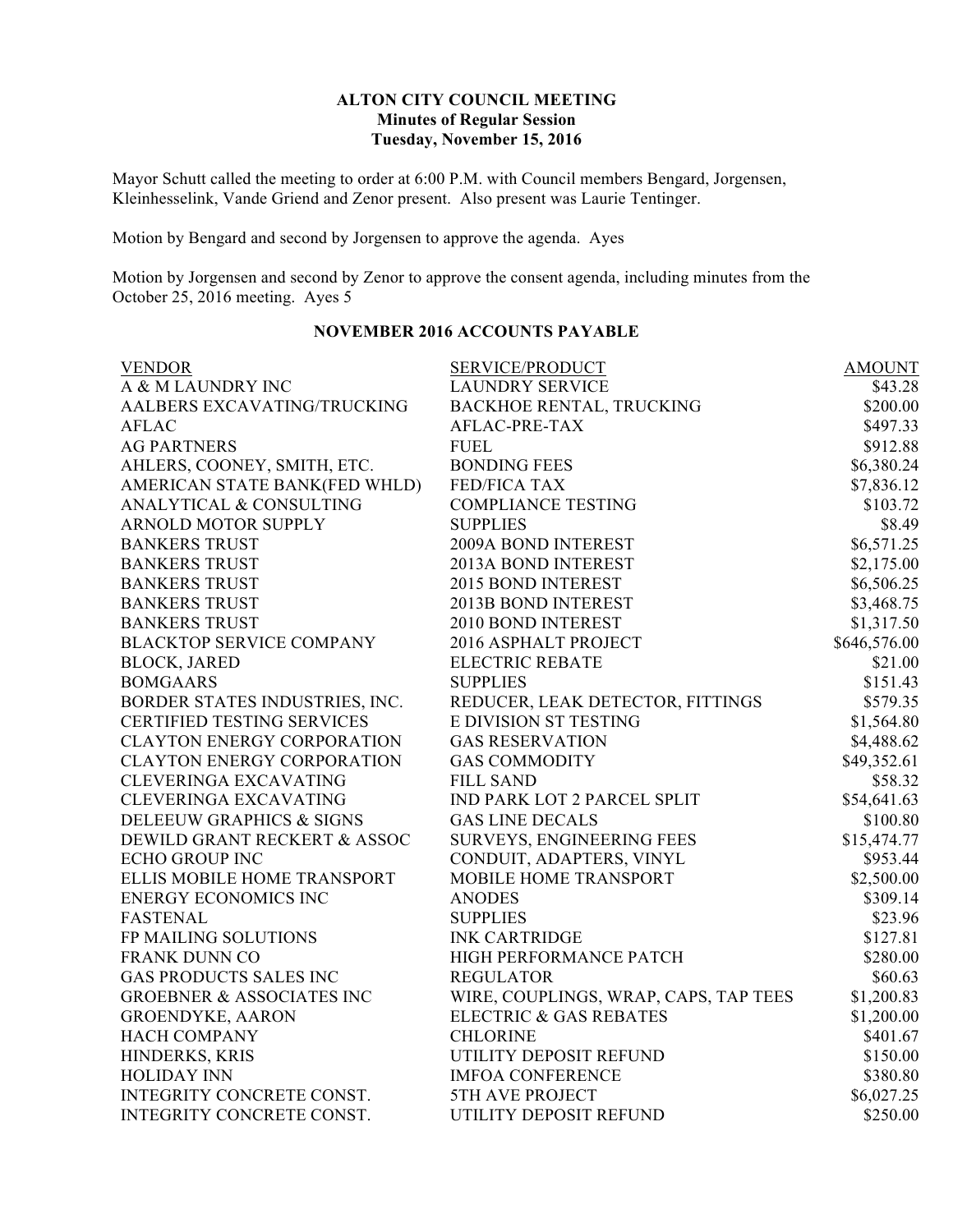|                                              | OQ TESTS, ENERGY & TREE TRIM      |                |
|----------------------------------------------|-----------------------------------|----------------|
| IOWA ASSN. OF MUNICIPAL UTIL.                | <b>CONFERENCES</b>                | \$390.00       |
| <b>IOWA FINANCE AUTHORITY</b>                | <b>SRF INTEREST</b>               | \$455.00       |
| <b>IOWA STATE TREASURER</b>                  | <b>STATE TAX</b>                  | \$1,315.00     |
| <b>IPERS COLLECTIONS</b>                     | <b>IPERS</b>                      | \$4,750.16     |
| <b>J-S LEADERSHIP GROUP</b>                  | RECRUITMENT CONSULTING            | \$250.00       |
| KLAY, VELDHUIZEN, BINDNER, DEJONG LEGAL FEES |                                   | \$1,555.00     |
| KOPETSKYS ACE                                | <b>SUPPLIES</b>                   | \$70.53        |
| KRIZ-DAVIS CO.                               | <b>TOOL BOARD &amp; TRAY</b>      | \$313.06       |
| <b>MATHESON TRI-GAS IN</b>                   | <b>OXYGEN</b>                     | \$48.24        |
| MID SIOUX OPPORTUNITY                        | <b>DONATION</b>                   | \$1,000.00     |
| MID SIOUX OPPORTUNITY                        | PROJECT SHARE                     | \$20.00        |
| MIDAMERICAN ENERGY                           | <b>STREET LIGHTS</b>              | \$173.54       |
| MIKES WELDING & REPAIR                       | <b>SUPPLIES</b>                   | \$41.45        |
| MISSOURI RIVER ENERGY SERVICES               | <b>INFRARED SERVICES</b>          | \$167.25       |
| MISSOURI RIVER ENERGY SERVICES               | <b>ELECTRIC</b>                   | \$59,696.00    |
| MOORE MEDICAL LLC                            | <b>GLOVES</b>                     | \$66.88        |
| MUNICIPAL UTIL-BILLS                         | <b>UTILITIES</b>                  | \$1,140.13     |
| NEAL CHASE LUMBER CO                         | SUPPLIES, TOOLS, POSTAGE          | \$369.80       |
| NORTHWEST IA SOLID WASTE                     | MOBILE HOME DISPOSAL              | \$500.00       |
| ORANGE CITY MUNICIPAL UTILITIES              | <b>BULK WATER</b>                 | \$5,892.09     |
| ONE OFFICE SOLUTION                          | <b>OFFICE SUPPLIES</b>            | \$364.07       |
| ORANGE CITY HEALTH SYSTEM                    | DRUG & HEARING TESTS              | \$332.50       |
| <b>PAYROLL</b>                               | PAYROLL CHECKS ON 10/31/2016      | \$25,663.15    |
| RANDY'S IRON WORKS INC                       | <b>ADAPTORS</b>                   | \$22.62        |
| <b>KAREN REEKERS</b>                         | <b>ELECTRIC REBATE</b>            | \$1,150.00     |
| <b>SIOUX COUNTY RECORDER</b>                 | <b>RECORDING FEES</b>             | \$238.00       |
| <b>SIOUXLAND PRESS</b>                       | PUBLICATIONS, FIRE AD             | \$352.74       |
| <b>SKARSHAUG TESTING LAB.</b>                | <b>SAFETY TESTING</b>             | \$573.91       |
| STEVEN, RYAN                                 | UTILITY DEPOSIT REFUND            | \$300.00       |
| <b>LAURIE TENTINGER</b>                      | MILEAGE REIMBURSEMENT             | \$304.56       |
| TREASURER - STATE OF IOWA                    | <b>SALES TAX</b>                  | \$3,064.00     |
| TRITECH EMERGENCY SYSTEMS INC                | <b>RESCUE BILLING</b>             | \$110.00       |
| <b>U S CELLULAR</b>                          | <b>CELL PHONES</b>                | \$183.95       |
| <b>U. S. POSTMASTER</b>                      | <b>POSTAGE</b>                    | \$500.00       |
| UNITYPOINT CLINIC-OCC MED                    | <b>DRUG TESTS</b>                 | \$111.00       |
| UTILITY EQUIPMENT CO.                        | <b>WATER FRAMES &amp; COVERS</b>  | \$3,297.87     |
| UTILITY SAFETY & DESIGN                      | <b>ODORANT</b>                    | \$1,194.20     |
| UTILITY SALES & SERVICE                      | <b>METERS</b>                     | \$1,761.47     |
| VAN DYKEN, MATT                              | UTILITY DEPOSIT REFUND            | \$165.69       |
| VAN HOLLAND LAWN SERVICE LTD                 | OVERSEED, DIRT, TILL, LEVEL, SEED | \$2,244.00     |
| VAN KLOMPENBER, RICH                         | UTILITY DEPOSIT REFUND            | \$100.00       |
| VAN MAANEN'S RADIO SHACK                     | <b>IT SERVICES</b>                | \$356.25       |
| VANDER POL EXCAVATING                        | E DIVISION ST PAVEMENT PROJ       | \$54,476.04    |
| <b>VISA</b>                                  | REGISTRATION, SUPPLIES, TRAINING  | \$1,538.73     |
| WELLMARK BLUE CROSS/BLUE                     |                                   |                |
| <b>SHIELD</b>                                | <b>GROUP INSURANCE</b>            | \$7,471.99     |
| WESCO DISTRIBUTION, INC.                     | LIGHT POLE, SPLICE COVER, PED     | \$7,386.69     |
| WEST IOWA TELEPHONE                          | TELEPHONE, INTERNET, FAX          | \$578.07       |
|                                              |                                   |                |
|                                              | TOTAL ACCOUNTS PAYABLE CHECKS     | \$1,014,951.30 |